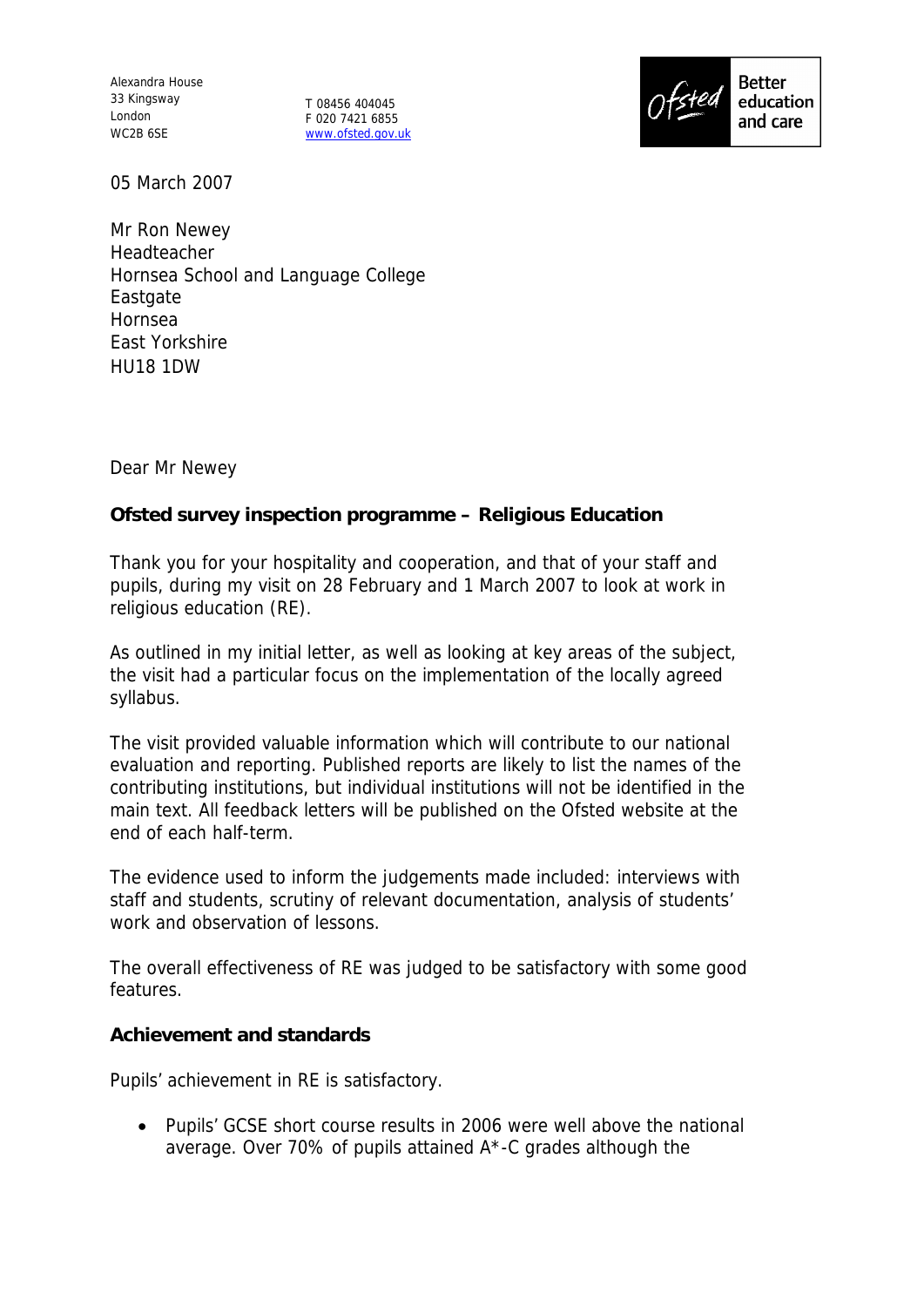percentage attaining the highest  $A^*$  and A grades had fallen from the positive results of the previous year and was well below the national average. While, for many pupils, this represented good achievement at Key Stage 4, the progress made by some higher ability pupils in 2006 was only satisfactory. There was very little difference in the attainment of boys and girls, reflecting the wider picture in the school.

- While the achievement of many pupils, especially those of average ability, is often good, it is somewhat narrowed by the very tight focus on the examination requirements.
- Standards at Key Stage 3 are broadly in line with expectations set out in the agreed syllabus. Pupils make most progress in Year 9 where they follow the GCSE short course. The achievement in Years 7 and 8 is more limited because the curriculum and teaching do not always secure sufficient progression in learning.
- Overall, pupils do best in those aspects of RE which are linked to acquiring knowledge and understanding. They achieve less well in relation to the development and application of higher order learning skills in RE. Their ability to think flexibly and independently about religion is limited and they find it difficult to apply prior learning confidently. The contribution made by the subject to the development of pupils' wider learning skills and to the basic skills of oracy and literacy could be extended further.
- The progress of pupils with learning difficulties and more able pupils is sometimes inadequate because teaching does not always address their needs sufficiently.
- The personal development of pupils is good. Pupils' attitudes to learning and their behaviour are generally positive. This reflects the department's significant success in improving the profile of the subject in the school. Most pupils recognise the value of RE, show a good understanding of, and sensitivity towards, cultural diversity, and a lively interest in exploring a range of philosophical, ethical and social issues.

## **Quality of teaching and learning**

The overall quality of teaching and learning in RE is satisfactory with some good features.

 Much of the teaching is energetic and enthusiastic. Relationships with the pupils and the management of classes are usually good. Lessons are often carefully planned and pacy. Pupils are clear about the purpose of their learning and review their progress at the end of lessons. Some good use is made of exposition, varied resources and engaging teaching strategies to stimulate pupils' interest. As a result pupils usually remain on task and make at least satisfactory progress. However, there is too much teacher dependency and insufficient opportunity for pupils to develop as independent learners.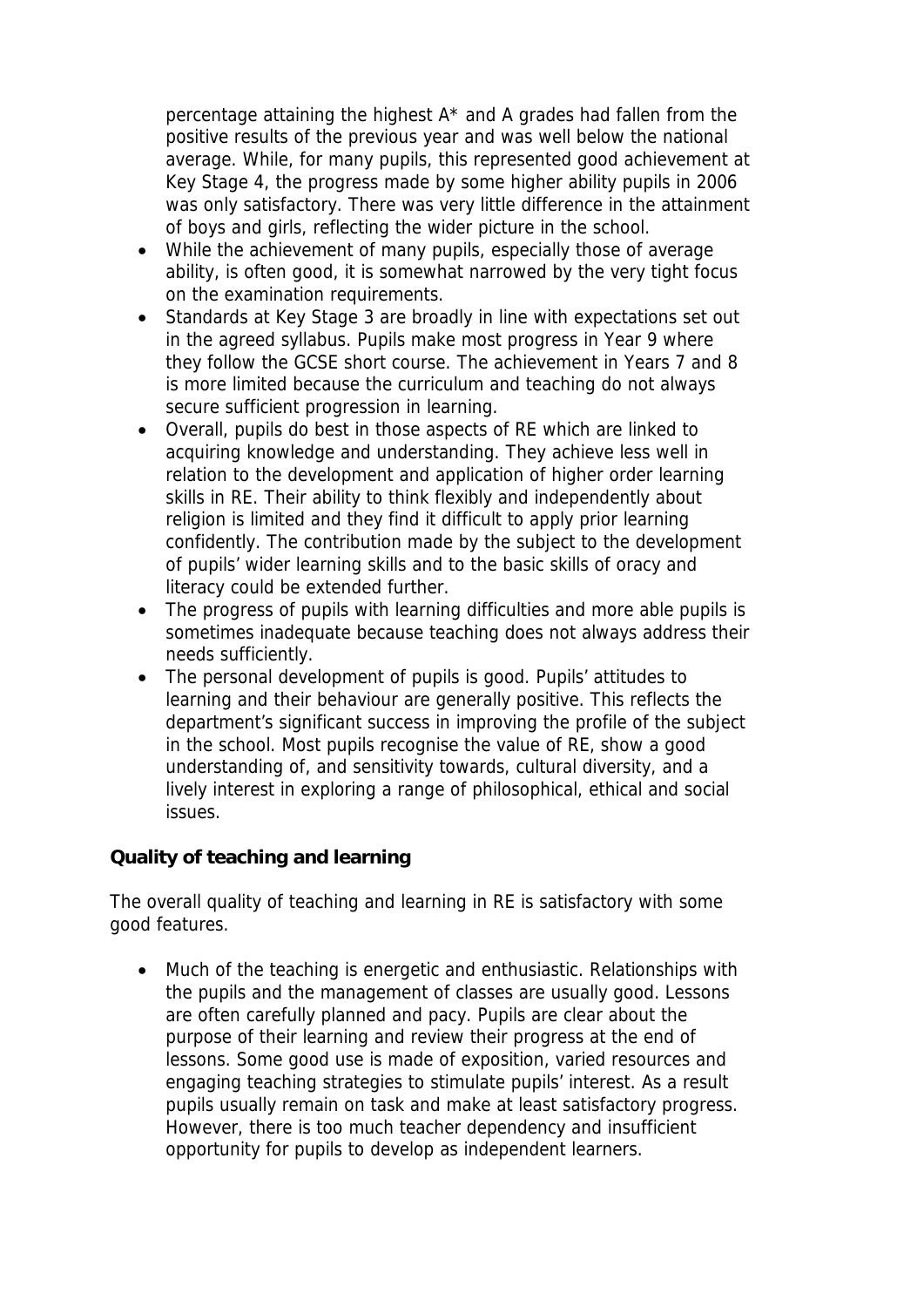- While some effective use is made of discussion and questioning, insufficient attention is paid to the development of oral skills and, as a result, pupils do not always have enough opportunity to rehearse their thinking before moving onto written tasks. This restricts the quality of some work. Transitions between different elements of learning are not always managed effectively.
- Many lessons are taught by the wide range of non-specialists and these arrangements are restricting the quality of learning for some classes.
- Work is not always well-matched to the varying needs of pupils. The most serious weakness is the failure, in some lessons, to address the needs of pupils with learning difficulties.
- Some very good progress has been made since the last inspection in improving the arrangements for marking, assessment and targetsetting in RE. For example, some good use is being made of selfreview and individual target-setting by pupils and as a result they are often articulate about their learning and the progress they are making. However, the use of levels in Key Stage 3 is often inaccurate and, as a result, pupils find it difficult to set appropriate targets. There is also some inconsistency in the use made of the self-assessment and targetsetting arrangements.

## **Quality of the curriculum**

The quality of the curriculum in RE is good, particularly from Year 9 onwards.

- The provision for RE from Year 9 onwards is effective with all pupils pursuing short course GCSE and an intention to provide a full course option from the end of year 10.
- The school has successfully extended the provision for general RE in the sixth form in response to the last inspection report and is looking to provide opportunity for students to follow an accredited course in religious studies.
- The curriculum for Years 7 and 8 is carefully linked to the agreed syllabus and provides an adequate programme focused on developing pupils' understanding of range of religious traditions. However, the level of challenge and the pattern of progression over the two years are not well defined.
- The over-emphasis on thematic work limits pupils' ability to link features of a religion together in order to deepen their understanding of the interplay of belief and practice within each tradition. As a result, while pupils build up knowledge of different features of various religions, they do not extend their skills and depth of understanding sufficiently. There is some repetition of work within RE and between RE and other subjects.
- The arrangements for teaching RE in Year 7, with humanities teachers teaching all three subjects to the same classes of pupils, has great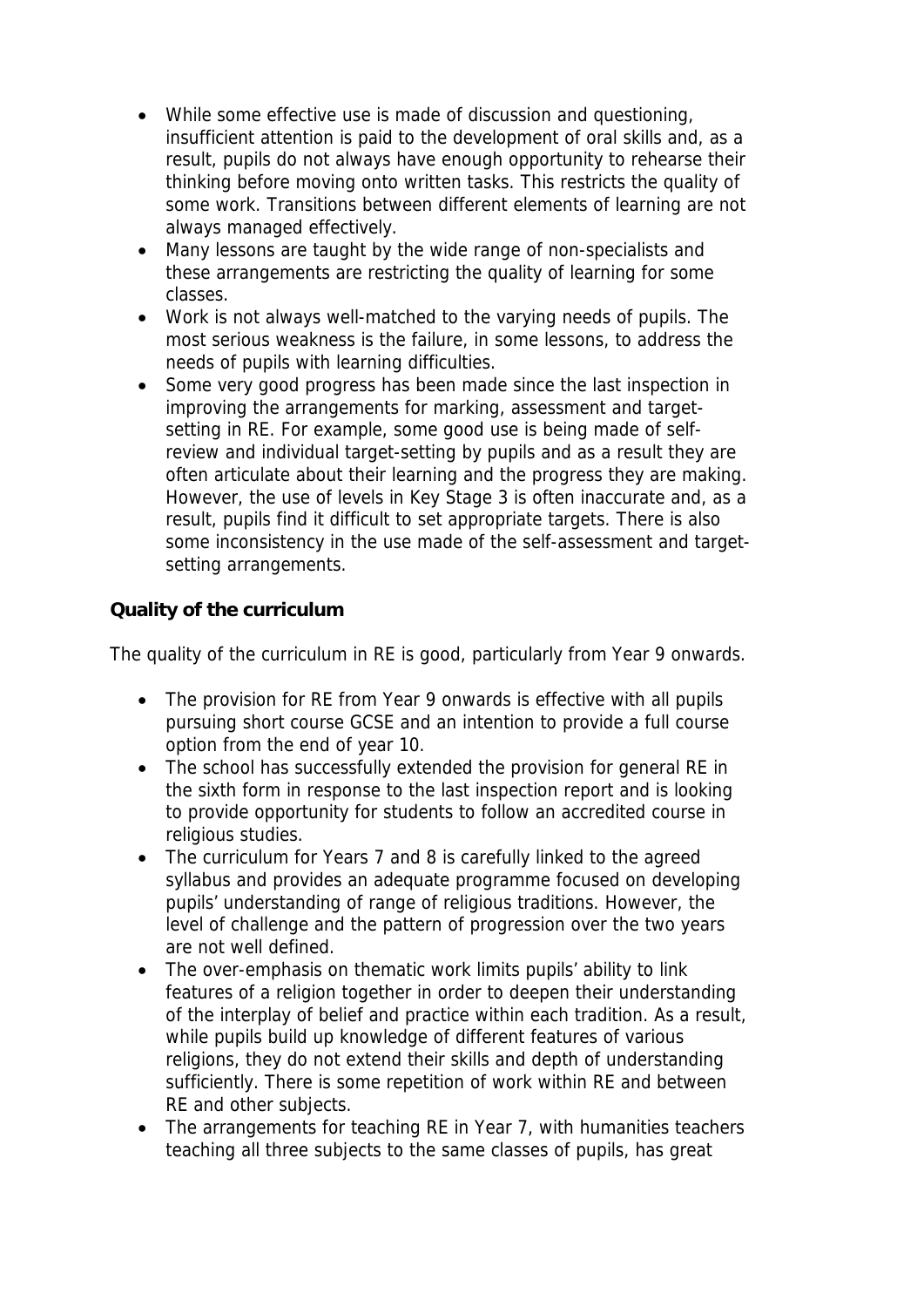potential. However, these arrangements need to be planned, supported, monitored and evaluated much more rigorously in order to ensure their value is maximised.

- The medium term plans do not incorporate enough emphasis on matching the work to the varying learning needs of pupils and there is limited reference to links across the curriculum. As a result the subject is not yet making a sufficiently structured contribution to the delivery of, for example, literacy and citizenship.
- There is a satisfactory range of enrichment activities to support learning in RE including use of visits. The field work to Northumbria is a great success but opportunities for direct contact with non-Christian religions are currently very limited.

**Leadership and management**

Leadership and management of RE are satisfactory but there are some matters which require urgent attention.

- The status and profile of the subject have continued to improve building of the positive progress made at the time of the last inspection. It is to the credit of the head of department and his colleagues that pupils take RE seriously and value the contribution it makes to their personal development. A major success has been the establishment of a clear scheme of work with detailed planning documentation for all year groups. The subject is now taking a lead in promoting some wider initiatives across humanities subjects.
- There is scope to improve the use made of some of the subject accommodation in order to ensure pupils experience a positive environment for learning. Teachers have very limited access to information and communication technology to support their teaching.
- A start has been made with department self-evaluation but, at present, the use made of data and monitoring to make judgements about achievement and provision is not sufficiently reliable or consistent. As a result, improvement planning and energies are not always focused effectively on the key priorities for improvement.
- The staffing for the subject involves use of a large number of nonspecialist teachers and some split classes. The head of department provides good support for his colleagues but the impact of these arrangements is not monitored sufficiently.
- The department is committed to improvement and has had great success is establishing the reputation of the subject within the school. Attention now needs to be paid to some key aspects of day-to-day administration such as the maintenance of records, the use of pupil information, departmental documentation and moderating assessments.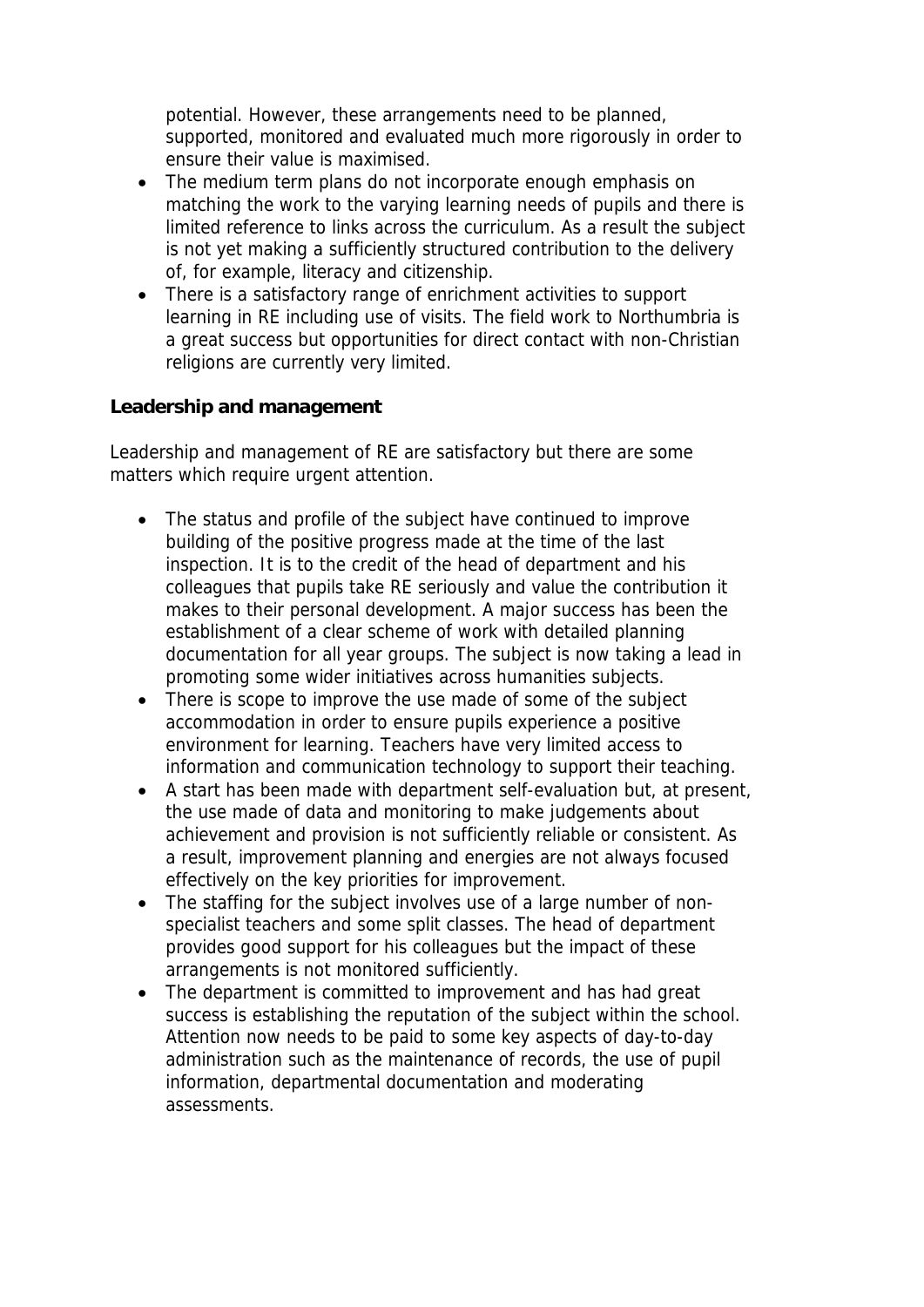## **Implementation of the agreed syllabus**

The department has begun the process of reviewing the Key Stage 3 curriculum in line with the scheme of work recently published to support the 2005 agreed syllabus. While the staff have extended opportunities for students in the sixth form to explore matters related to religious, philosophical and ethical issues, they do not find the requirements of the agreed syllabus realistic. The levels of attainment in the agreed syllabus are built into the department's assessment arrangements, but these are not always being used reliably.

## **Inclusion**

Some aspects of the department' work reflect a positive approach to inclusion. For example, the gap between the attainment of boys and girls at GCSE narrowed significantly in 2006. However, the provision to extend the more able and, in particular, the support provided for pupils with learning difficulties is not always adequate or well-planned.

**Areas for improvement, which we discussed, included:** 

- ensuring all pupils, including the more able but especially those with learning difficulties, are supported to make good progress and achieve well
- making sure the subject makes a more planned contribution to the development of pupils' oracy and literacy skills
- helping pupils develop higher order learning skills, for example, in investigating, analysing and evaluating religious belief and practice
- improving the reliability of assessment judgements at Key Stage 3 and making better use of data to inform the evaluation of achievement and provision in the subject
- reviewing the curriculum in Years 7 and 8 to ensure the pitch, coherence and progression in learning are more closely defined
- reviewing the impact of the Year 7 teaching arrangements to ensure their full potential is realised and monitoring the impact of the use of non-specialist teachers at Key Stage 4
- supporting the leadership of the department in addressing the specific gaps in the management of the subject.

I hope these observations are useful as you continue to develop RE in the college.